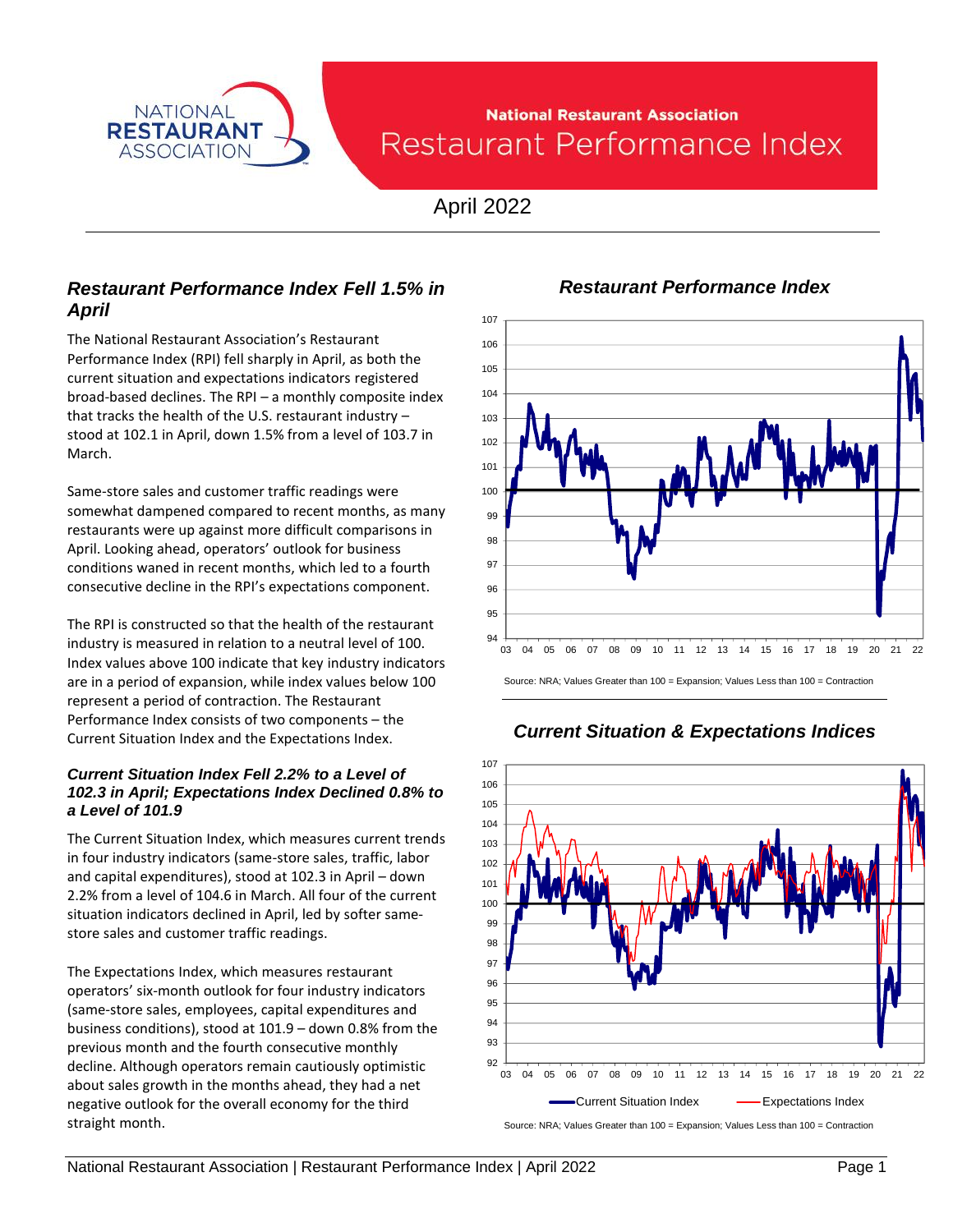#### *Restaurant Operators Reported Softer Same-Store Sales and Customer Traffic in April*

Same-store sales and customer traffic readings were somewhat dampened compared to recent months, as many restaurants were up against tougher comps in April. Sixtythree percent of restaurant operators said their same-store sales rose between April 2021 and April 2022, down from 75% in March and the lowest reading since February 2021. Twenty-four percent of operators said their sales were lower in April, compared to 10% who reported similarly in March.

Restaurant operators reported even softer customer traffic results in April. Fifty-one percent of restaurant operators said their customer traffic rose between April 2021 and April 2022, compared to 69% who reported similarly in March. Twenty-nine percent of operators said their customer traffic declined in April, up from 17% who reported lower traffic in March.

Along with dampened sales and traffic, restaurant operators reported a downtick in capital spending. Sixty percent of operators said they made a capital expenditure for equipment, expansion or remodeling during the last three months. That represented the lowest reading in four months.

### *Restaurant Operators' Outlook for Business Conditions is a Mixed Bag*

Restaurant operators' outlook for business conditions waned somewhat in recent months. Forty-nine percent of operators expect their sales volume in six months to be higher than it was during the same period in the previous year. That was down from 59% who reported similarly last month. Twenty percent of operators expect their sales in six months to be lower than it was during the same period in the previous year, up from 10% last month.

Restaurant operators are much less optimistic about the overall economy. Only 20% of operators said they expect economic conditions to improve in six months, while 39% think economic conditions will worsen during the next six months. That represented the third consecutive month in which operators had a net negative outlook for the economy – the first such occurrence in three years.

Despite the uncertainty about business conditions, a solid majority of operators are still planning for capital expenditures. Seventy percent of operators said they plan to make a capital expenditure for equipment, expansion or remodeling during the next six months. That was up from 63% last month, and represented the seventh consecutive month with a reading above 60%.





*Restaurant Operators' Outlook for Sales Volume in Six Months versus Same Period in Previous Year*





#### *Restaurant Operators' Outlook for General Economic Conditions in Six Months*